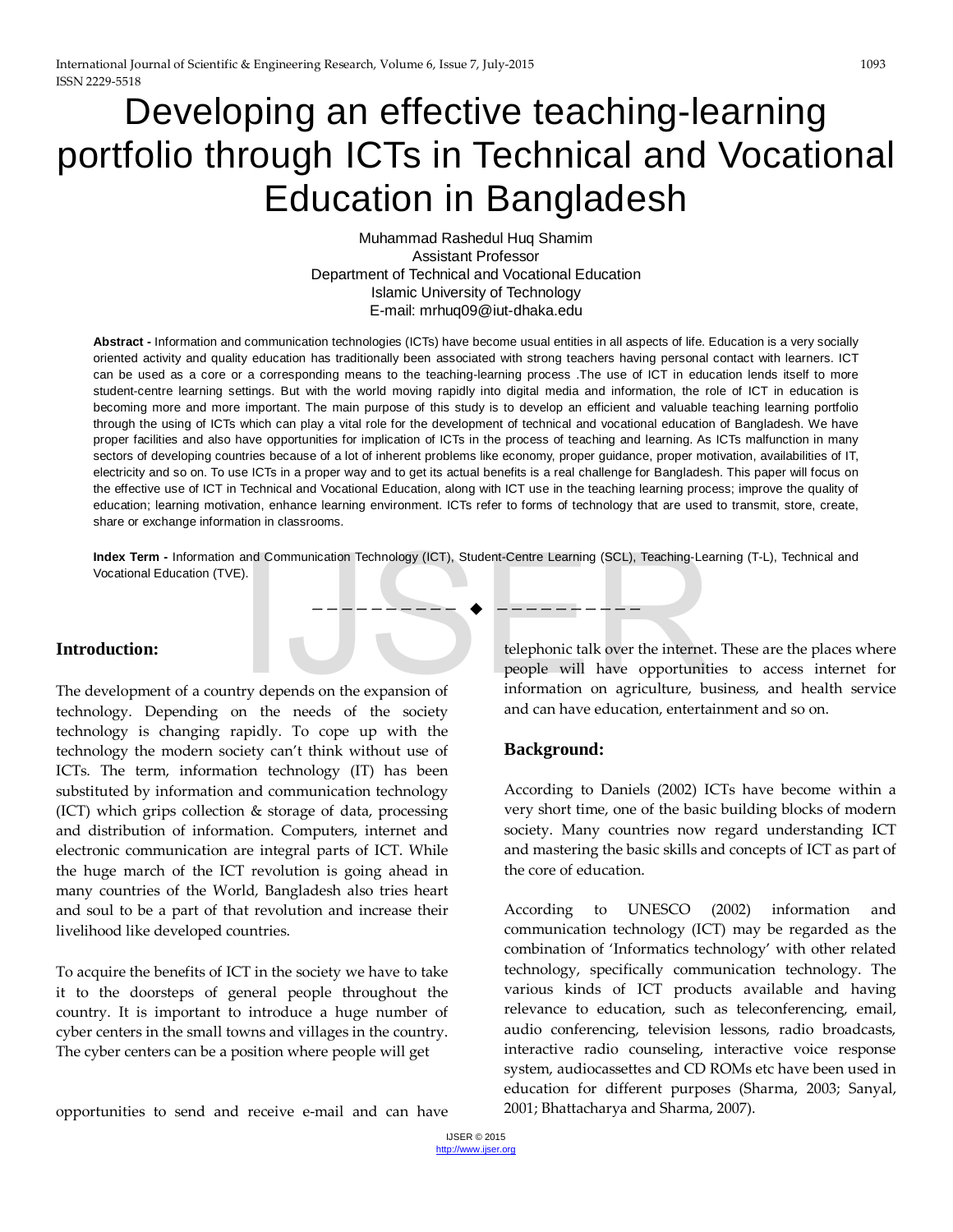The field of education has been affected by ICTs, which have undoubtedly affected teaching, learning, and research (Yusuf, 2005). A great deal of research has proven the benefits to the quality of education (Al-Ansari, 2006). ICTs have the potential to innovate, accelerate, enrich, and deepen skills, to motivate and engage students, to help relate school experience to work practices, create economic viability for tomorrow's workers, as well as strengthening teaching and helping schools change (Davis and Tearle, 1999; Lemke and Coughlin, 1998; cited by Yusuf, 2005).

However, the use of information and communication technologies in the educative process has been divided into two broad categories: ICTs for Education and ICTs in Education. ICTs for education refer to the development of information and communications technology specifically for teaching and learning purposes, while the ICTs in education involve the adoption of general components of information and communication technologies in the teaching-learning process.

#### **ICT boosting teaching and learning process:**

World is changing rapidly for that reason, basic education is essential for an individual be able to access and apply information technology in their day to day activities. Contemporary ICTs are able to provide strong support for all these requirements and there are now many outstanding examples of world class settings for competency and performance-based curricula that make sound use of the affordances of these technologies (Oliver, 2000). The integration of information and communication technologies can help to improve and develop the quality of education by providing curricular support in difficult subject areas. To achieve these objectives, teachers need to be involved in collaborative projects and development of intervention change strategies, which would include teaching partnerships with ICT as a tool. According to Zhao and Cziko (2001) three conditions are necessary for teachers to introduce ICT into their classrooms: teachers should believe in the effectiveness of technology, teachers should believe that the use of technology will not cause any disturbances, and finally teachers should believe that they have control over technology. However, research studies show that most teachers do not make use of the potential of ICT to contribute to improve the quality of learning environments, although they value this potential quite significantly For that reason, basic education<br>
International be able to access and apply<br>
all be able to access and apply<br>
a their day to day activities.<br>
External their day to day activities.<br>
External to provide strong support for<br>
h

(Smeets, 2005). As a consequence, the use of ICT will not only enhance learning environments but also prepare next generation for future lives and careers (Wheeler, 2001). Different teachers use different tools to improve their teaching skills. Accordingly, teachers from all disciplines have widely integrated Information and Communication Technology (ICT) to improve their teaching styles (Liu 2011; Liu & Velasquezbryant 2003; Hew & Brush 2007; Donnelly, McGarr & O'Reilly 2011). Therefore, the effective use of ICT significant contributes to emergence of reforms in teaching and learning processes in all sectors of education (Pulkkinen 2007; Wood 1995).

The integration of ICT into teaching and learning processes contributes to increase the interaction and reception of information. Such possibilities suggest changes in the communication models and the teaching and learning methods used by teachers, giving way to new scenarios which favor both individual and collaborative learning. The use of ICT in educational settings, by itself acts as a catalyst for change in this domain. ICTs by their very nature are tools that encourage and support independent learning. Students using ICTs for their learning purposes and as more and more students use computers as information sources and cognitive tools that influence of the technology on supporting how students learn will continue to increase.

# **ICT enhancing the value and user-friendliness of education:**

ICT increases the flexibility of delivery of education so that learners can access knowledge anytime from anywhere. It can influence the way students are taught and how they learn as now the processes are learner driven and not by teachers. This in turn would better prepare the learners for lifelong learning as well as to improve the quality of learning. In concert with geographical flexibility, technology-facilitated educational programs also remove many of the temporal constraints that face learners with special needs (Moore & Kearsley, 1996). Students are starting to appreciate the capability to undertake education anywhere, anytime and anyplace.

Innovative use of Information and Communication Technology can potentially solve this problem. Internet usage in home and work place has grown exponentially (McGorry, 2002). ICT has the potential to remove the barriers that are causing the problems of low rate of education in any country. It can be used as a tool to overcome the issues of cost, less number of teachers, and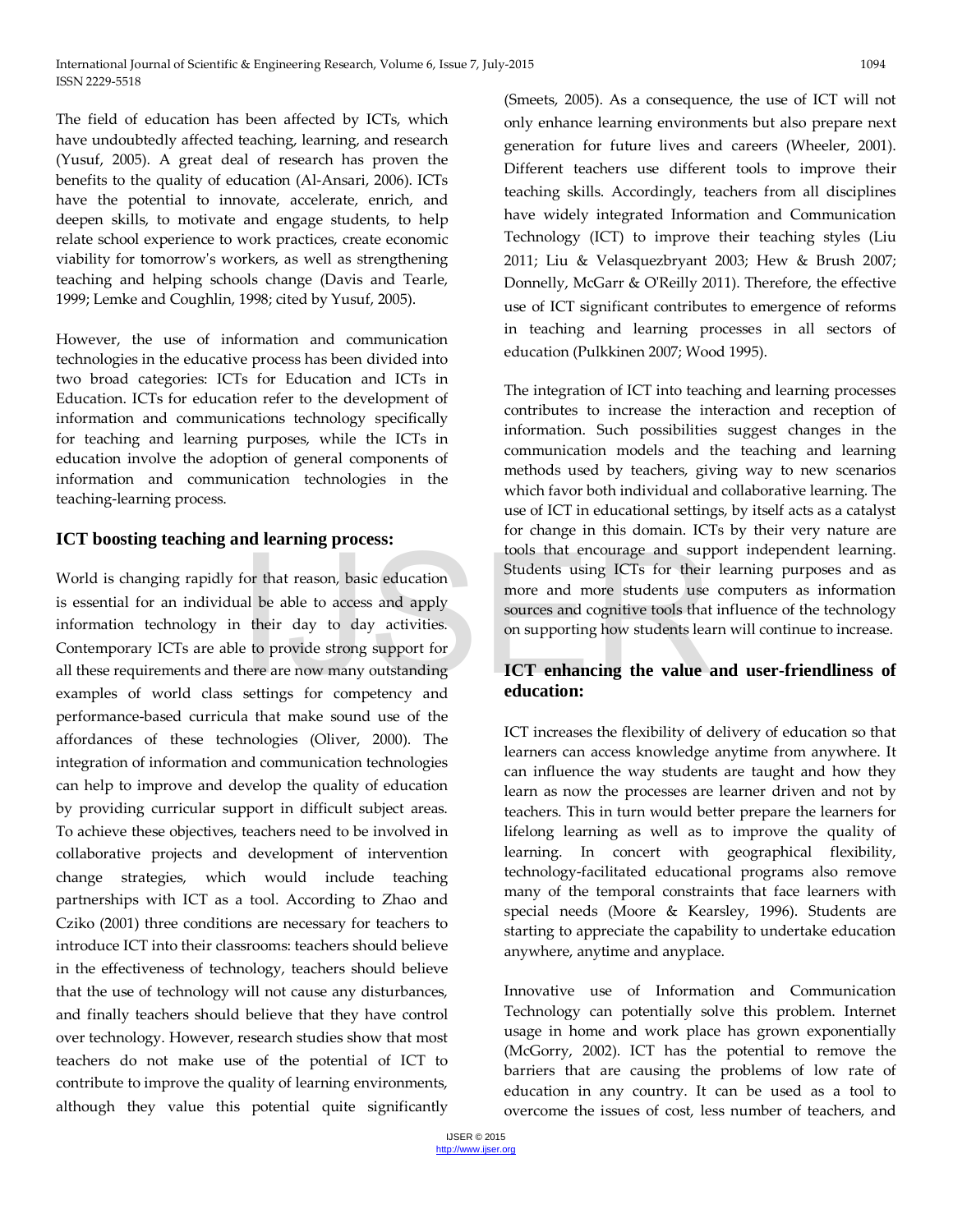poor quality of education as well as to overcome time and distance barriers (McGorry, 2002).

Thus, ICT can be used to prepare the workforce for the information society and the new global economy (Kozma, 2005). Plomp et al (2007) state that the experience of many teachers, who are early innovators, is that the use of ICT is motivating for the students as well as for the teachers themselves. Bottino (2003) and Sharma (2003) mention that the use of ICT can improve performance, teaching, administration, and develop relevant skills in the disadvantaged communities. It also improves the quality of education by facilitating learning by doing, real time conversation, delayed time conversation, directed instruction, self-learning, problem solving, information seeking and analysis, and critical thinking, as well as the ability to communicate, collaborate and learn (Yuen et al, 2003). A great deal of research has proven the benefits to the quality of education (Al-Ansari 2006).

# **ICT enhancing learning Environment:**

ICT presents an entirely new learning environment for students, thus requiring a different skill set to be successful. Critical thinking, research, and evaluation skills are growing in importance as students have increasing volumes of information from a variety of sources to sort through (New Media Consortium, 2007). ICT is changing processes of teaching and learning by adding elements of vitality to learning environments including virtual environments for the purpose. ICT is a potentially powerful tool for offering educational opportunities. It is difficult and may be even impossible to imagine future learning environments that are not supported, in one way or another, by Information and Communication Technologies (ICTs). ifferent skill set to be successful.<br>
h, and evaluation skills are<br>
as students have increasing<br>
om a variety of sources to sort<br>
oortium, 2007). ICT is changing<br>
learning by adding elements of<br>
vironments including virtua

ICT provides opportunities to access an abundance of information using multiple information resources and viewing information from multiple perspectives, thus fostering the authenticity of learning environments. ICT may also make complex processes easier to understand through simulations that, again, contribute to authentic learning environments. Thus, ICT may function as a facilitator of active learning and higher-order thinking (Alexander, 1999; Jonassen, 1999). The use of ICT may foster co-operative learning and reflection about the content (Susman, 1998).

In spite of the importance of using ICT in education, most of the teachers in Bangladesh who have basic computer skills, basically use of ICT for performing their organizational tasks. They frequently use ICT for their daily activities, such as: preparing notes, upgrading knowledge, keeping administrative records, and searching information for basic purposes (Khan, 2014). This underlying argument is supported by Mahmud and Gope (2009), where they stated that very few teachers are using technology as delivery tools, such as in preparing effective presentation materials, and to engage students in active learning.

ICT environment improves the experience of the students and teachers and to use intensively the learning time for better results. The ICT environment has been developed by using different software and also the extended experience in developing web based and multimedia materials. ICTs have an important role to play in changing and modernizing educational systems and ways of learning.

# **ICT attract on learning motivation:**

To expand the quality of education, ICTs can attract in several ways, by increasing learner motivation and engagement, by facilitating the acquisition of basic skills, and by enhancing teacher training. ICTs, especially computers and Internet technologies, enable new ways of teaching and learning rather than simply allow teachers and students to do what they have done before in a better way. ICT has an impact not only on what students should learn, but it also plays a major role on how the students should learn. Along with a shift of curricula from "contentcentered" to "competence-based", the mode of curricula delivery has now shifted from "teacher centered" forms of delivery to "student-centered" forms of delivery. ICT changes the characteristics of problems and learning tasks, and hence play an important task as mediator of cognitive development, enhancing the acquisition of generic cognitive competencies as essential for life in our knowledge society. The influence of the technology on supporting how students learn will continue to increase. Learning approaches using contemporary ICTs provide many opportunities for constructivist learning through their provision and support for resource-based, student centered settings and by enabling learning to be related to context and to practice (Berge, 1998; Barron, 1998).The teachers could make their lecture more attractive and lively by using multi-media and on the other hand the students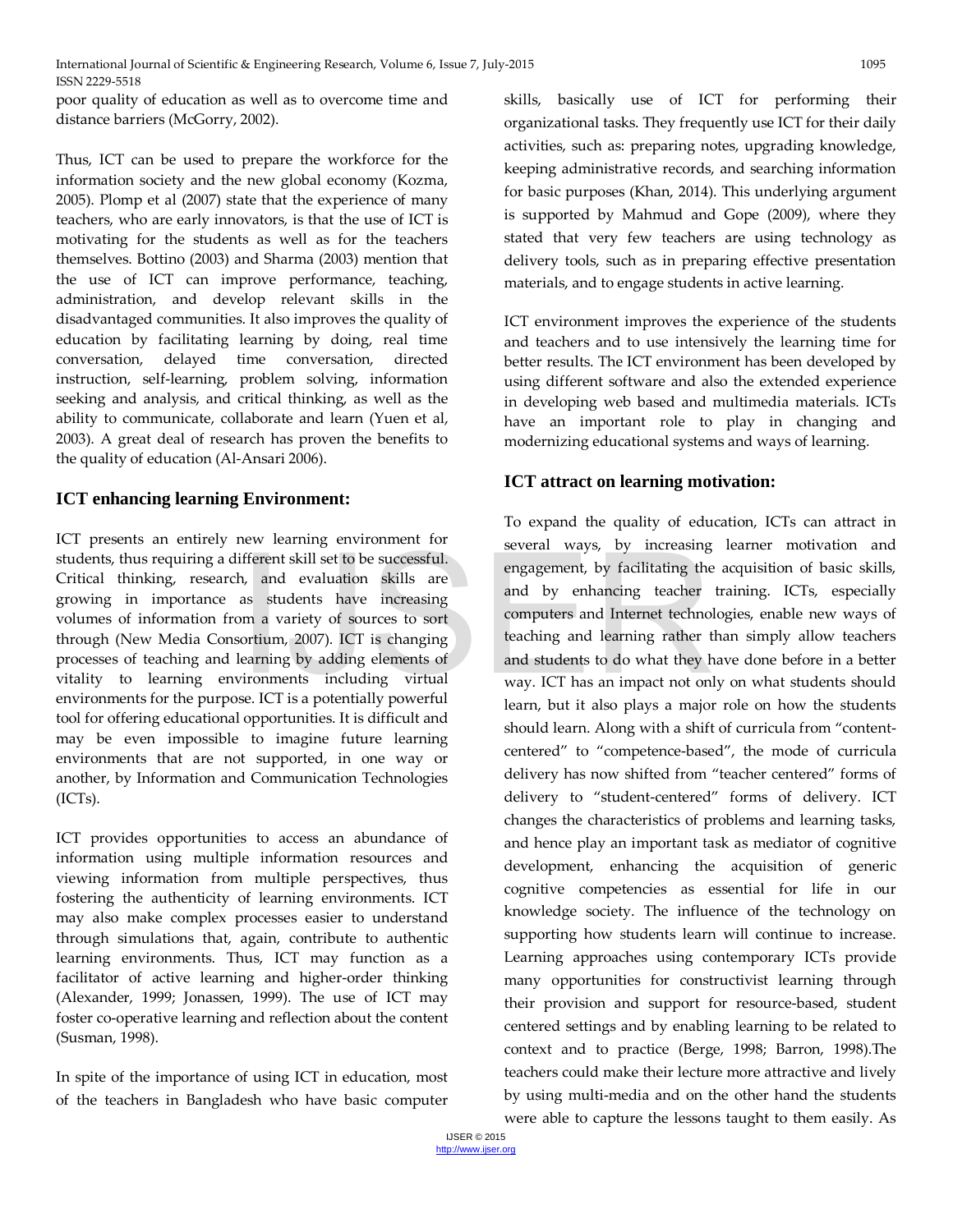they found the class very interesting, the teaching also retained in their mind for a longer span which supported them during the time of examination. More so than any other type of ICT, networked computers with Internet connectivity can increase learner motivation as it combines the media richness and interactivity of other ICTs with the opportunity to connect with real people and to participate in real world events.

Besides, they believe that introducing and using ICT into their teaching is time consuming. Very few teachers, in big cities of Bangladesh, are keen to use ICT supported delivery tools in their teaching while a significant number of them are still worried about using ICT in their teaching. These contentions were also found in the recent study conducted by Banu (2012) where she stated that teachers are facing many challenges in introducing ICT into classroom teaching due to lack of relevant knowledge and skills. Therefore, to improve this situation, emphasis should be given in enhancing teachers' ICT skills that largely depend on teacher's professional development programs. Previous research has also shown that a developing country like Bangladesh, needs to concentrate on schoolbased technology and to improve the training of teachers for the overall improvement of the country's quality of education (Shohel & Banks 2010).

ICT-enhanced learning is student-directed and diagnostic. Unlike static, text- or print-based educational technologies, ICT-enhanced learning recognizes that there are many different learning pathways and many different articulations of knowledge. ICTs allow learners to explore and discover rather than merely listen and remember. The World Wide Web (WWW) also provides a virtual international gallery for students' work (Loveless, 2003). ICT can engage and inspire students, and this has been cited as a factor influencing ready adaptors of ICT (Long, 2001).

#### **Conclusion:**

Effective implementation of ICT in Technical and Vocational educational institutions of Bangladesh largely depends on teachers and principals, teachers who require in-depth professional development, due to lack of knowledge and skills, vigilant attention needs to be given to in-service teacher training for both teachers and principals and pre-service training for newly appointed teachers before joining the regular classes to acquaint them with the important role of technology in schools settings and to train them on how to prepare and use ICT competently. Professional development is necessary for teachers to enable them to effectively use technology to improve students' learning.

In particular ICTs have impacted on educational practice in education to date in quite small ways but that the impact will grow considerably in years to come and that ICT will become a strong agent for change among many educational practices. Extrapolating current activities and practices, the continued use and development of ICTs within education will have a strong impact on: ICT and teaching learning process; improve the quality of education; learning motivation, learning environment and ICT practice for academic performance. Some other factors that stimulate to introduce ICT in teaching learning activities in the class room situation that are economical, time saving, easy to prepare, attractive, easy to motivate students, easy to administer, communication is easier  $\&$  easy to integrate depending on the available of ICT tools. The adoption and use of ICTs in education have a positive impact on teaching, learning, and research. ICT can affect the delivery of education and enable wider access to the same. In addition, it will increase flexibility so that learners can access the education regardless of time and geographical barriers. It can influence the way students are taught and how they learn. It would provide the rich environment and motivation for teaching learning process which seems to have a profound impact on the process of learning in education by offering new possibilities for learners and teachers. These possibilities can have an impact on student performance and achievement. Similarly wider availability of best practices and best course material in education, which can be shared by means of ICT, can foster better teaching and improved academic achievement of students. So shown that a developing<br>
second teaching, learning, and research<br>
of education and enable wider<br>
eeds to concentrate on school-<br>
addition, it will increase flexi<br>
access the education regardless<br>
access the education re

#### **References**

Al-Ansari, H. (2006). Internet use by the faculty members of Kuwait University. *The Electronic Library* **Vol.**24, No. (6), Pp; 791-803.

Alexander, J.O. (1999). Collaborative design, constructivist learning, information technology immersion, & electronic communities: a case study. *Interpersonal Computing and Technology*: An Electronic Journal for the 21st Century No.7, Pp; 1–2.

Barron, A. (1998). Designing Web-based training. *British Journal of Educational Technology*, **Vol.** 29, No. (4), Pp; 355-371.

Banu, S 2012, 'Teachers readiness for computer education classes in the secondary schools of bangladesh', *Bangladesh education journal* vol. 11, no. 1.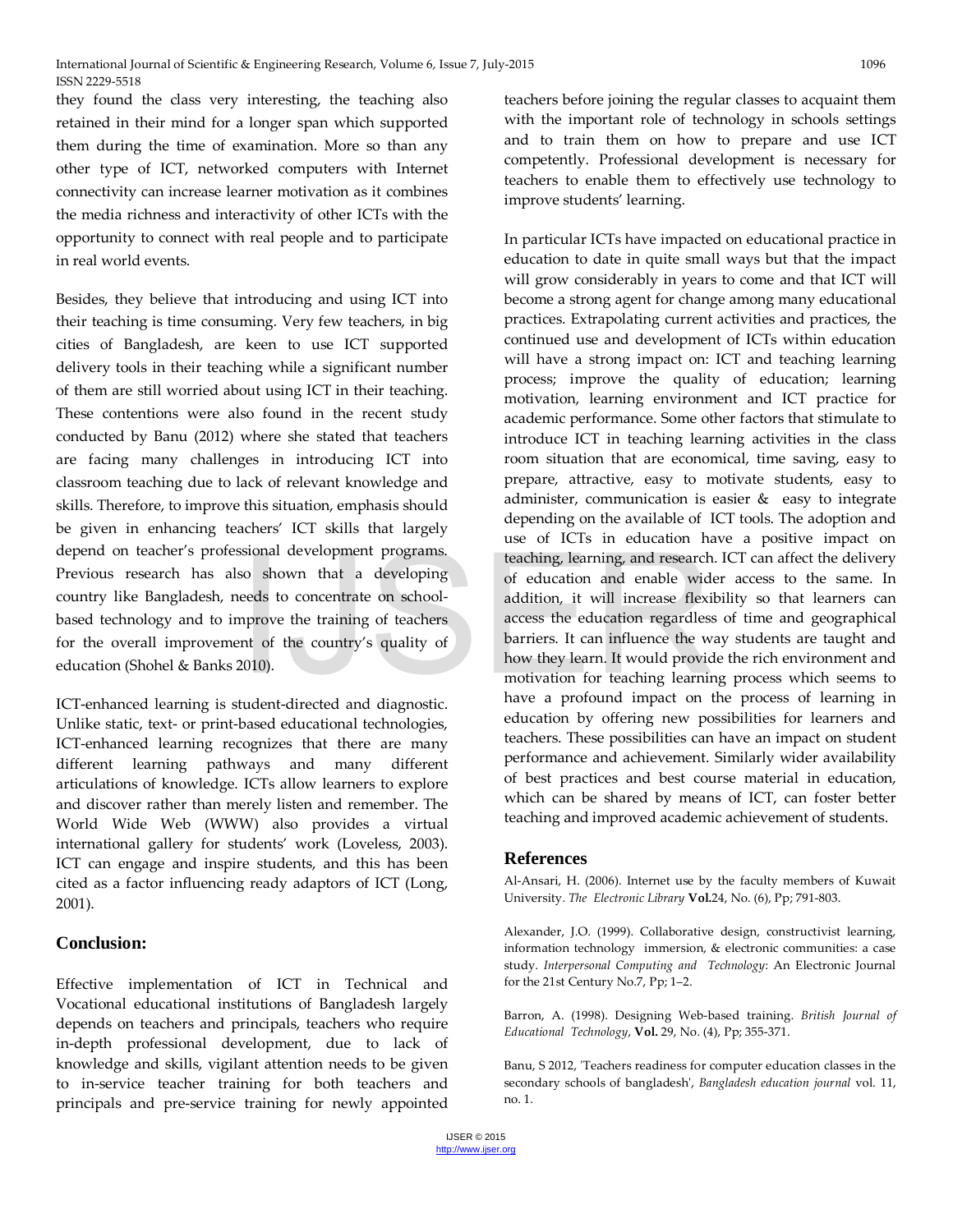Berge, Z. (1998). Guiding principles in Web-based instructional design. *Education Media International,* **Vol.** 35No.(2), Pp;72-76.

Bhattacharya, I. & Sharma, K. (2007), 'India in the knowledge economy – an electronic paradigm', *International Journal of Educational Managem*ent **Vol**. 21 No. 6, Pp. 543- 568.

Bottino, R. M. (2003),'ICT, national policies, and impact on schools and teachers' development' 'CRPIT '03: Proceedings of the 3.1 and 3.3 working groups conference on *International federation for information processing', Australian Computer Society,* Inc., Darlinghurst, Australia, Australia, 3-6.

Daniels J.S. (2002) "Foreword" in Information and Communication Technology in Education–*A Curriculum for Schools and Programme for Teacher Development.* Paris:UNESCO.

Davis, N.E., & Tearle, P. (Eds.). (1999). A core curriculum for telematics in teacher training. Available: *[www.ex.ac.uk/telematics.T3/corecurr/tteach98.htm](http://www.ex.ac.uk/telematics.T3/corecurr/tteach98.htm)*

Donnelly, D, McGarr, O & O'Reilly, J 2011, 'A framework for teachers' integration of ICT into their classroom practice', *Computers & Education,*  vol. 57, no. 2, pp. 1469-1483.

Hew, KF & Brush, T 2007, 'Integrating technology into K-12 teaching and learning: current knowledge gaps and recommendations for future research', *Etr&D-Educational Technology Research and Development*, vol. 55, no. 3, pp. 223-252.

Jonassen, D. H. (1999).Computers as mind tools for schools*: Engaging critical thinking (second Ed.)*. Englewood Cliffs, NJ: Prentice Hall.

Khan, Shahadat, H. (2014), A model for integrating ICT into teacher training programs in Bangladesh based on TPCK*, International Journal of Education and Development using Information and Communication Technology (IJEDICT),* Vol. 10, Issue 3, pp. 21-31.

Kozma, R.(2005), 'National Policies That Connect ICT-Based Education Reform To Economic And Social Development', *Human Technology* **Vol.**1, No. (2), Pp; 117-156.

Lemke, C., & Coughlin, E.C. (1998). Technology in American schools. Available: *[www.mff.org/pnbs/ME158.pdf.](http://www.mff.org/pnbs/ME158.pdf)* 

Liu, L & Velasquezbryant, N 2003, 'An Information Technology Integration System and Its Life Cycle --What Is Missing?', *Computers in the Schools*, vol. 20, no. 1, pp. 91 -104.

Liu, S-H 2011, 'Factors related to pedagogical beliefs of teachers and technology integration', *Computers & Education*, vol. 56, no. 4, pp. 1012- 1022.

Long, S. (2001), "Multimedia in the art curriculum: Crossing boundaries". *Journal of Art and Design Education,* **Vol.**20, No.(3), Pp255- 263.

Loveless, A. (2003), "Making a difference? An evaluation of professional knowledge and pedagogy in art and ICT". *Journal of Art and Design Education*, **Vol.** 22, No. (2), Pp145154,

Mahmud, K & Gope, K 2009, 'Challenges of Implementing E-learning for Higher Education in Least Developed Countries: A Case Study on Bangladesh', in *Information and Multimedia Technology*, *ICIMT '09. International Conference on*, pp. 155-159.

McGorry, S. Y. (2002), 'Online, but on target? Internet-based MBA courses: A case study', *The Internet and Higher Education* **Vol.**5, No. (2), Pp; 167-175.

Moore, M. & Kearsley, G. (1996). Distance Education: A Systems View. Belmont, CA: Wadsworth.

New Media Consortium (2007)."Horizon Report, retrieved July 1, 2007 from *[www.nmc.org/pdf/2007\\_Horizon\\_Report.pdf.](http://www.nmc.org/pdf/2007_Horizon_Report.pdf)* 

Pelgrum, W. J., Law, N. (2003) "ICT in Education around the World: Trends, Problems and Prospects"UNESCO-*International Institute for Educational Planning*. Available: *[www.worldcatlibraries.org/wcpa/ow/02d077080fcf3210a19afeb4da09e526.ht](http://www.worldcatlibraries.org/wcpa/ow/02d077080fcf3210a19afeb4da09e526.html) [ml](http://www.worldcatlibraries.org/wcpa/ow/02d077080fcf3210a19afeb4da09e526.html)*

Plomp, T.; Pelgrum, W. J. & Law, N. (2007), 'SITES2006—International comparative survey of pedagogical practices and ICT in education', *Education and Information Technologies* **Vol.**12, No. (2), Pp; 83- 92.

Pulkkinen, J 2007, Cultural globalization and integration of ICT in education. , In K. Kumpulainen (Ed.),*Educational technology: Opportunities and challenges* (pp. 13–23). Oulu, Finland: University of Oulu.

Sanyal, B. C. (2001), 'New functions of higher education and ICT to achieve education for all', Paper prepared for the Expert Roundtable on University and Technology-for- Literacy and Education Partnership in Developing Countries, *International Institute for Educational Planning*, UNESCO, September 10 to 12, Paris. Cational Technology Research and Opportunities and challenges (pp. 13–2<br>3-252.<br>
Sas as mind tools for schools: Engaging<br>
Electric Hall. Sanyal, B. C. (2001), 'New functions<br>
achieve education for all', Paper pre-<br>
prodel f

Sharma, R. (2003), 'Barriers in Using Technology for Education in Developing Countries', IEEE0-7803-7724-9103.Singapore schools', *Computers & Education* **Vol** .41, No.(1),Pp; 49--63.

Shohel, MMC & Banks, F 2010, 'Teachers, Äô professional development through the English in action secondary teaching and learning programme in Bangladesh: Experience from the UCEP schools', *Procedia -Social and Behavioral Sciences*, vol. 2, no. 2, pp. 5483-5494.

Smeets, E. (2005). Does ICT contribute to powerful learning environments in primary education? *Computers & Education*, No. 44,Pp; 343-355.

Susman, E. B. (1998). "Co-operative learning: a review of factors that increase the effectiveness of computer-based instruction". *Journal of Educational Computing Research*, Vol.18 No.(4), Pp;303–322.

Oliver, R. (2000). Creating Meaningful Contexts for Learning in Webbased Settings. *Proceedings of Open Learning 2000*. (Pp; 53-62).Brisbane: Learning Network, Queensland.

Yuen, A.; Law, N. & Wong, K. (2003), 'ICT implementation and school leadership Case studies of ICT integration in teaching and learning', *Journal of Educational Administration* **Vol**. 41 No. 2, Pp;158-170.